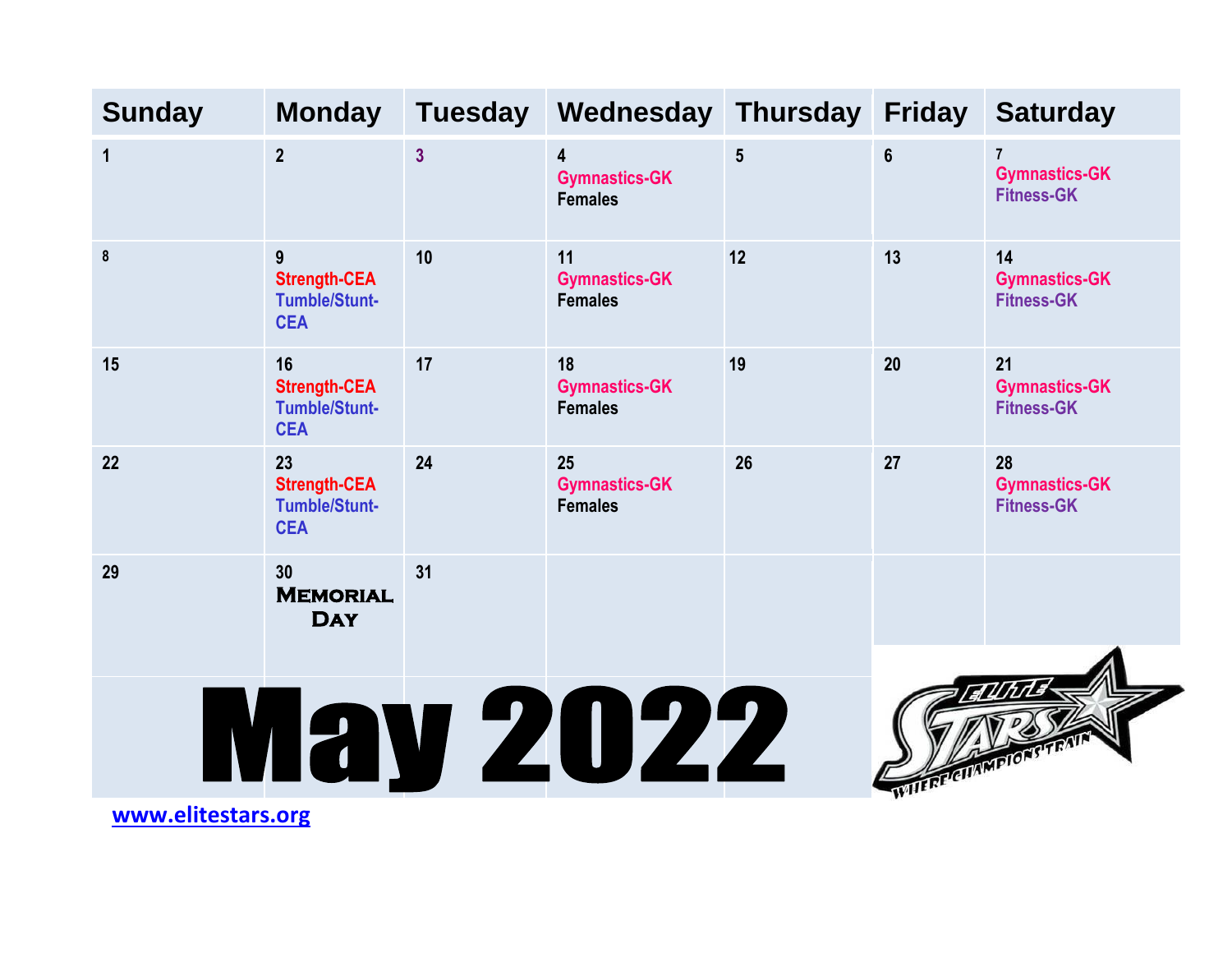| <b>Sunday</b>                                           |                                                                 |                | Monday Tuesday Wednesday Thursday Friday Saturday     |                                                                                                                  |                 |                                                                          |
|---------------------------------------------------------|-----------------------------------------------------------------|----------------|-------------------------------------------------------|------------------------------------------------------------------------------------------------------------------|-----------------|--------------------------------------------------------------------------|
| une 2022                                                |                                                                 |                | 1<br><b>Gymnastics-GK</b><br><b>Females</b>           | $\overline{2}$                                                                                                   | $\mathbf{3}$    | 4<br><b>Gymnastics-GK</b><br><b>Tentative meet @</b><br><b>York HS</b>   |
| $5\overline{)}$                                         | 6<br><b>Strength-CEA</b><br><b>Tumble/Stunt-</b><br><b>CEA</b>  | $\overline{7}$ | 8<br><b>Gymnastics-GK</b><br><b>Females</b>           | 9                                                                                                                | 10              | 11<br><b>Gymnastics-GK</b><br><b>Fitness-GK</b>                          |
| 12                                                      | 13<br><b>Strength-CEA</b><br><b>Tumble/Stunt-</b><br><b>CEA</b> | 14             | 15<br><b>Gymnastics-GK</b><br><b>Females</b>          | 16                                                                                                               | 17 <sup>2</sup> | 18<br><b>State Summer Games</b><br>-Gymnastics<br><b>Bloomington, IL</b> |
| 19                                                      | 20<br><b>Strength-CEA</b><br><b>Tumble/Stunt-</b><br><b>CEA</b> | 21             | 22<br><b>Gymnastics-GK</b><br><b>Females</b>          | 23                                                                                                               | 24              | 25                                                                       |
| 26                                                      | 27<br><b>Strength-CEA</b><br><b>Tumble/Stunt-</b><br><b>CEA</b> | 28             | 29<br><b>Gymnastics-GK</b><br><b>Females</b>          | 30                                                                                                               | WHERE CHAMPTON  |                                                                          |
| www.elitestars.org<br>May 8<br><b>May 30</b><br>June 19 | Mother's Day<br><b>Memorial Day</b><br><b>Father's Day</b>      |                | <b>June 6-10</b><br><b>June 17 &amp; 18</b><br>July 4 | USA GAMES/GYMNASTICS, ORLANDO, FLA<br><b>State Special Olympics (Bloomington, IL)</b><br><b>Independence Day</b> |                 |                                                                          |

**July 13-17 STARS All Sport Camp (Hanover Park)**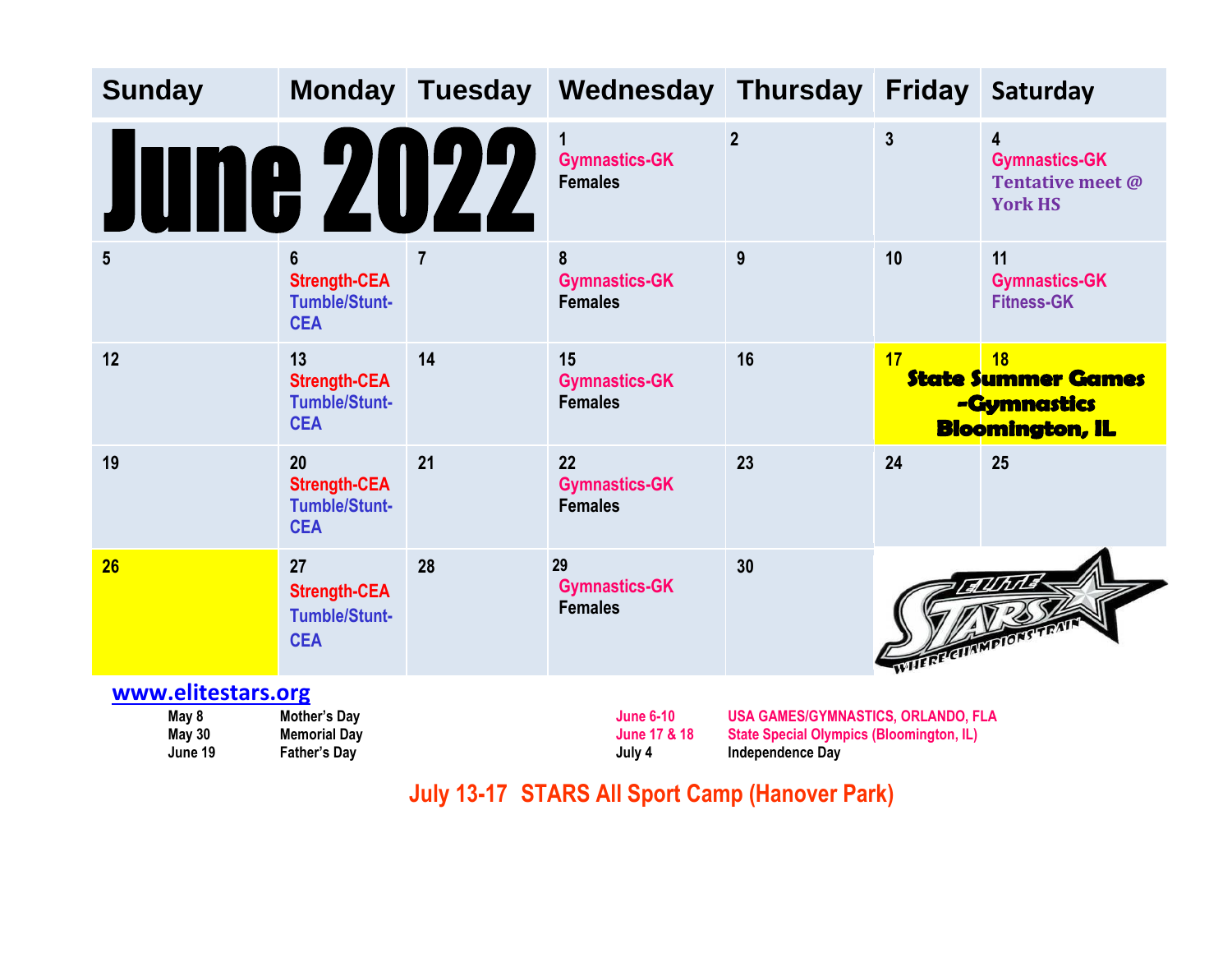| Spring 2022 Program: |                  |                                                                                     | Time:              | Location                 |  |
|----------------------|------------------|-------------------------------------------------------------------------------------|--------------------|--------------------------|--|
|                      |                  |                                                                                     |                    |                          |  |
| (7 practices/7hrs)   | Female/Male      | \$70                                                                                | 7::30-8:30 p.m.    | Cheer Extreme-CEA        |  |
| <b>Gymnastics</b>    |                  |                                                                                     |                    |                          |  |
| (6wks/13.5hrs)       | Female/Male Team | \$115                                                                               | $9:00-10:30$ a.m.  | Gymkhana-GK              |  |
| (6wks/6hrs)          | Female/Male      | \$75                                                                                | $9:30-10:30$ a.m.  | Gymkhana-GK              |  |
| (9wks/18hrs)         | Female           | \$225 (min 3)                                                                       | $7:00-9:00$ p.m.   | Gymkhana-GK              |  |
|                      |                  |                                                                                     |                    |                          |  |
| (5wks/5hrs)          | Female/Male      | \$50                                                                                | $10:30-11:30$ a.m. | Gymkhana-GK              |  |
| (7wks/7hrs)          | Female/Male      | \$70                                                                                | $6:30-7:30$ p.m.   | <b>Cheer Extreme-CEA</b> |  |
|                      |                  | <b>Cheerleading/Stunts/Tumbling</b><br><b>Strength Training &amp; Power Program</b> | Fee:               |                          |  |

*Competition dates for all sports often change-so please check the web site often.*

*Checks payable to: PAT D'AVOLIO*

|  | Cheerleading: |
|--|---------------|
|  |               |

**Elizabeth Holbrook:** [cheer@elitestars.org](mailto:cheer@elitestars.org) **Contract Contract Patty Hermann** Patty Hermann<br> **Courtney Connolly:** cheer@elitestars.org **Patty Hermann** Patty Hermann **Alyssa Konkel/Jacob Wade:** Patty Patty Symmastics@elitest **Courtney Connolly:** [cheer@elitestars.org](mailto:cheer@elitestars.org) **Alyssa Konkel/Jacob Wade:** gymnastics@elitestars.org and the example of the example of the example of the example of the example of the example of the example of the example of th **Jacqueline Sanchez:** [cheer@elitestars.org](mailto:cheer@elitestars.org)

## **Gymnastics:**<br>**Patty Hermann**

## **Skating:**

**Mike Jones:** [Jonesmaj6@sbcglobal.net,](mailto:Jonesmaj6@sbcglobal.net) skating@elitestars.org

**Strength & Power:**

**Jason Domnanovich:** [strength@elitestars.org](mailto:strength@elitestars.org)

**www.elitestars.org [gymnastics@elitestars.org](mailto:gymnastics@elitestars.org) [dance@elitestars.org](mailto:dance@elitestars.org) [cheer@elitestars.org](mailto:cheer@elitestars.org) [Skating@elitestars.org](mailto:Skating@elitestars.org) [strength@elitestars.org](mailto:strength@elitestars.org)**

## **ELITE STARS TENTATIVESCHEDULE OF EVENTS <sup>2020</sup>**

## **2022**

**May 8 Mother's Day May 30 Memorial Day June 6-10 USA GAMES/GYMNASTICS, ORLANDO, FLA June 17 & 18 State Special Olympics (Bloomington, IL) June 19 Father's Day July 4 Independence Day**

July 13-17 STARS All Sport Camp (Hanover Park)

**Berry = Gymnastics Red = Everyone Purple = Cheer/TEAM USA Green = Skating**